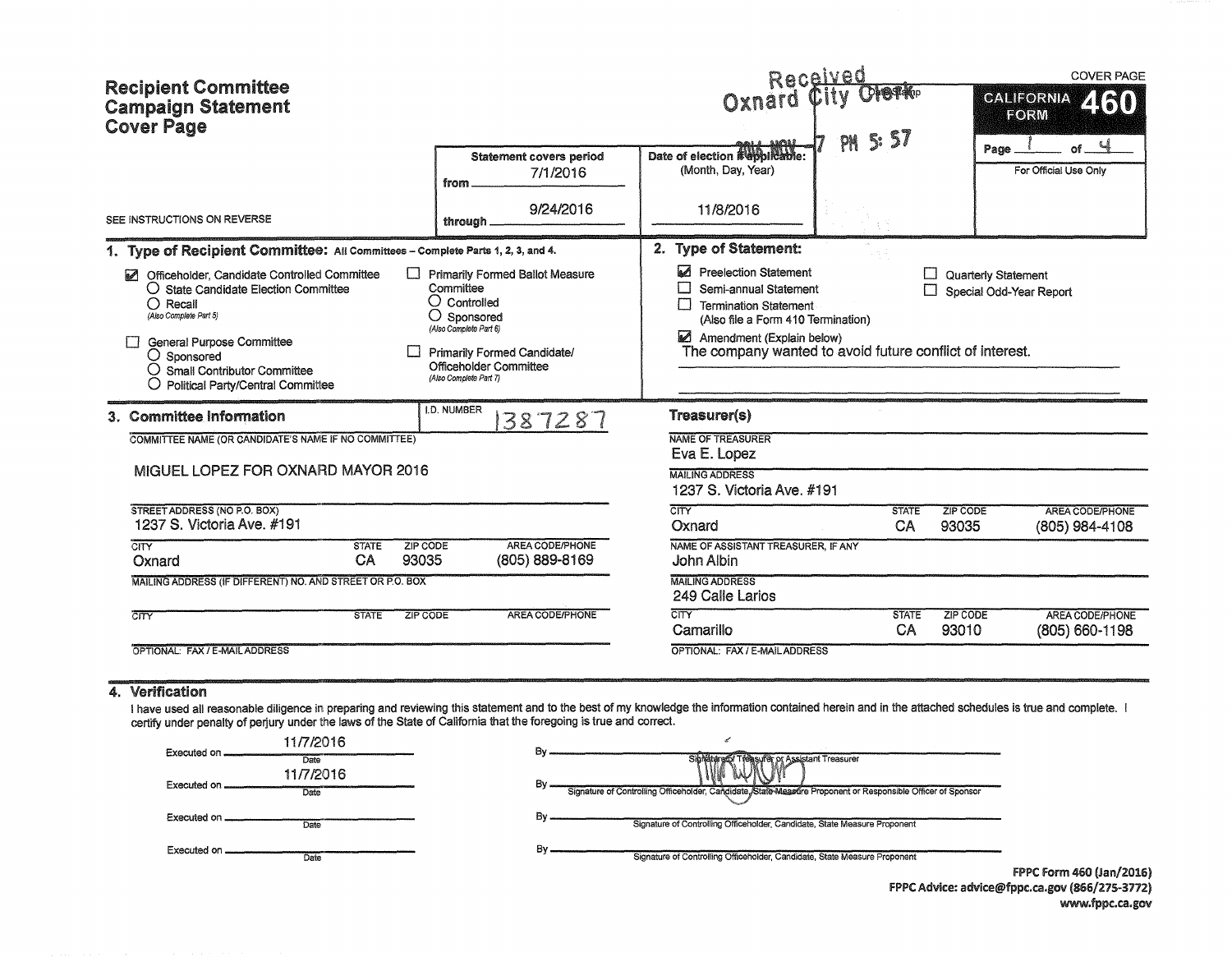

## 5. Officeholder or Candidate Controlled Committee

| NAME OF OFFICEHOLDER OR CANDIDATE                                          |                  |              |            |
|----------------------------------------------------------------------------|------------------|--------------|------------|
| Miquel Lopez                                                               |                  |              |            |
| OFFICE SOUGHT OR HELD (INCLUDE LOCATION AND DISTRICT NUMBER IF APPLICABLE) |                  |              |            |
| Mayor, City of Oxnard                                                      |                  |              |            |
| RESIDENTIAL/BUSINESS ADDRESS (NO. AND STREET)                              | CITY             | <b>STATE</b> | <b>ZIP</b> |
| 1237 S. Victoria Ave. #191                                                 | Oxnard, CA 93035 |              |            |

Related Committees Not Included in this Statement: List any committees not Included In this statement that are controlled by you or are primarily formed to receive contributions or make expenditures on behalf of your candidacy.

| <b>COMMITTEE NAME</b>    |                              |          | I.D. NUMBER        |                       |
|--------------------------|------------------------------|----------|--------------------|-----------------------|
|                          |                              |          |                    |                       |
| NAME OF TREASURER        |                              |          |                    | CONTROLLED COMMITTEE? |
|                          |                              |          | $\Box$ YES         | l I no                |
| <b>COMMITTEE ADDRESS</b> | STREET ADDRESS (NO P.O. BOX) |          |                    |                       |
|                          |                              |          |                    |                       |
| <b>CITY</b>              | <b>STATE</b>                 | ZIP CODE |                    | AREA CODE/PHONE       |
|                          |                              |          |                    |                       |
| <b>COMMITTEE NAME</b>    |                              |          | <b>I.D. NUMBER</b> |                       |
|                          |                              |          |                    |                       |
|                          |                              |          |                    |                       |
| <b>NAME OF TREASURER</b> |                              |          |                    | CONTROLLED COMMITTEE? |
|                          |                              |          | ∏ YES              | LI NO                 |
| <b>COMMITTEE ADDRESS</b> | STREET ADDRESS (NO P.O. BOX) |          |                    |                       |
|                          |                              |          |                    |                       |

CITY STATE ZIP CODE AREA CODE/PHONE

## S. Primarily Formed Ballot Measure Committee

NAME OF BALLOT MEASURE

| BALLOT NO. OR LETTER | <b>JURISDICTION</b> | , SUPPORT<br>OPPOSE |
|----------------------|---------------------|---------------------|
|----------------------|---------------------|---------------------|

identify the controlling officeholder, candidate, or state measure proponent, if any.

NAME OF OFFICEHOLDER, CANDIDATE, OR PROPONENT

| OFFICE SOUGHT OR HELD | <b>DISTRICT NO. IF ANY</b> |
|-----------------------|----------------------------|
|                       |                            |

7. Primarily Formed Candidate/Officeholder Committee List names of officeholder(s) or candidate(s) for which this committee is primarily formed.

| NAME OF OFFICEHOLDER OR CANDIDATE | OFFICE SOUGHT OR HELD | <b>SUPPORT</b><br><b>OPPOSE</b> |
|-----------------------------------|-----------------------|---------------------------------|
| NAME OF OFFICEHOLDER OR CANDIDATE | OFFICE SOUGHT OR HELD | <b>SUPPORT</b><br><b>OPPOSE</b> |
| NAME OF OFFICEHOLDER OR CANDIDATE | OFFICE SOUGHT OR HELD | <b>SUPPORT</b><br>OPPOSE        |
| NAME OF OFFICEHOLDER OR CANDIDATE | OFFICE SOUGHT OR HELD | <b>SUPPORT</b><br>OPPOSE        |

Attach continuation sheets if necessary

FPPC Form 460 (Jan/2016) FPPC Advice: advice@fppc.ca.gov (866/275-3772) www.fppc.ca.gov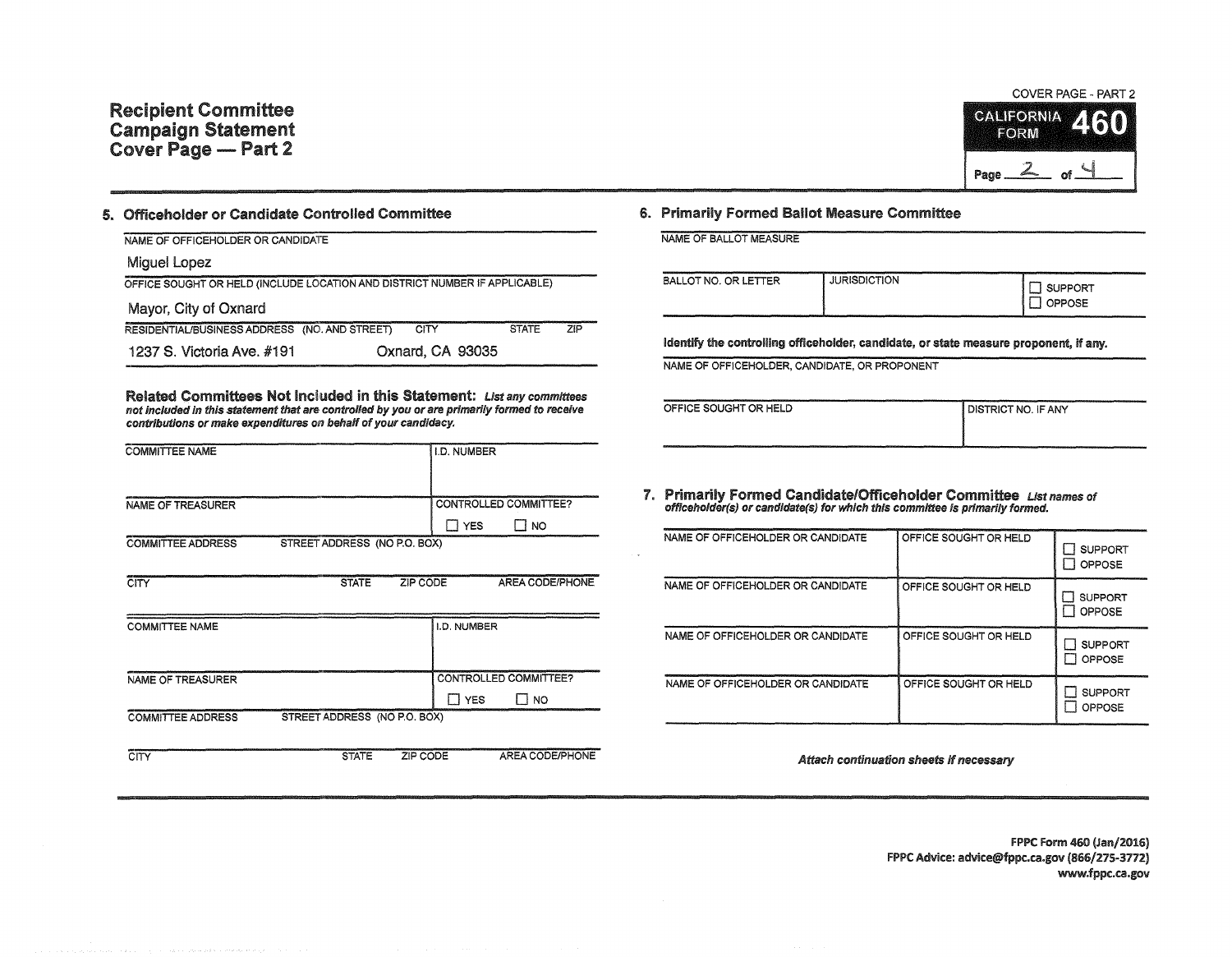| <b>Campaign Disclosure Statement</b><br><b>Summary Page</b>                                                             | Amounts may be rounded<br>to whole dollars.                               |                                                                                                                                                                                                                                                                                      | <b>Statement covers period</b>                                  | <b>SUMMARY PAGE</b><br>CALEORNIA                                                     |
|-------------------------------------------------------------------------------------------------------------------------|---------------------------------------------------------------------------|--------------------------------------------------------------------------------------------------------------------------------------------------------------------------------------------------------------------------------------------------------------------------------------|-----------------------------------------------------------------|--------------------------------------------------------------------------------------|
|                                                                                                                         |                                                                           | from.                                                                                                                                                                                                                                                                                | 7/1/2016                                                        | 2130<br><b>FORM</b>                                                                  |
| SEE INSTRUCTIONS ON REVERSE                                                                                             |                                                                           | through                                                                                                                                                                                                                                                                              | 9/24/2016                                                       | Page $\mathcal{3}$                                                                   |
| NAME OF FILER<br>Miguel Lopez for Oxnard Mayor 2016                                                                     |                                                                           |                                                                                                                                                                                                                                                                                      |                                                                 | <b>I.D. NUMBER</b><br>1387287                                                        |
| <b>Contributions Received</b>                                                                                           | Column A<br>TOTAL THIS PERIOD<br>(FROM ATTACHED SCHEDULES)                | Column B<br>CALENDAR YEAR<br>TOTAL TO DATE                                                                                                                                                                                                                                           | <b>General Elections</b>                                        | <b>Calendar Year Summary for Candidates</b><br>Running in Both the State Primary and |
|                                                                                                                         | s26,498<br>75<br>1.690.42<br>28,189.17<br>2.09<br>28,191.26               | 27, 129.75<br>.074.14<br>203.89<br>504.66<br>29,708.49                                                                                                                                                                                                                               | 20. Contributions<br>Received<br>S.<br>21. Expenditures<br>Made | 1/1 through 6/30<br>7/1 to Date<br>$\mathbb{R}$<br>$\mathbb{R}$                      |
| <b>Expenditures Made</b>                                                                                                | \$40,078.88                                                               | $$\frac{41.026.92}{2}$                                                                                                                                                                                                                                                               | <b>Expenditure Limit Summary for State</b><br><b>Candidates</b> |                                                                                      |
|                                                                                                                         | 40,078.54                                                                 | 026.92                                                                                                                                                                                                                                                                               |                                                                 | 22. Cumulative Expenditures Made*<br>(If Subject to Voluntary Expenditure Limit)     |
|                                                                                                                         |                                                                           |                                                                                                                                                                                                                                                                                      | Date of Election<br>(mm/dd/yy)                                  | <b>Total to Date</b>                                                                 |
|                                                                                                                         | \$40,078.54                                                               | $s$ 41.026.92                                                                                                                                                                                                                                                                        |                                                                 |                                                                                      |
| <b>Current Cash Statement</b>                                                                                           |                                                                           |                                                                                                                                                                                                                                                                                      |                                                                 |                                                                                      |
| 12. Beginning Cash Balance  Previous Summary Page, Line 16<br>If this is a termination statement, Line 16 must be zero. | 66.34<br>S<br>28,189<br>40,0103379<br>40.078.54<br>823.03<br>$\mathbf{r}$ | To calculate Column B.<br>add amounts in Column<br>A to the corresponding<br>amounts from Column B<br>of your last report. Some<br>amounts in Column A may<br>be negative figures that<br>should be subtracted from<br>previous period amounts. If<br>this is the first report being | reported in Column B.                                           | *Amounts in this section may be different from amounts                               |
|                                                                                                                         |                                                                           | filed for this calendar year,<br>only carry over the amounts                                                                                                                                                                                                                         |                                                                 |                                                                                      |
| <b>Cash Equivalents and Outstanding Debts</b>                                                                           | s.                                                                        | from Lines 2, 7, and 9 (if<br>any).                                                                                                                                                                                                                                                  |                                                                 | FPPC Form 460 (Jan/2016)<br>FPPC Advice: advice@fppc.ca.gov (866/275-3772)           |

www.fppc.ca.gov